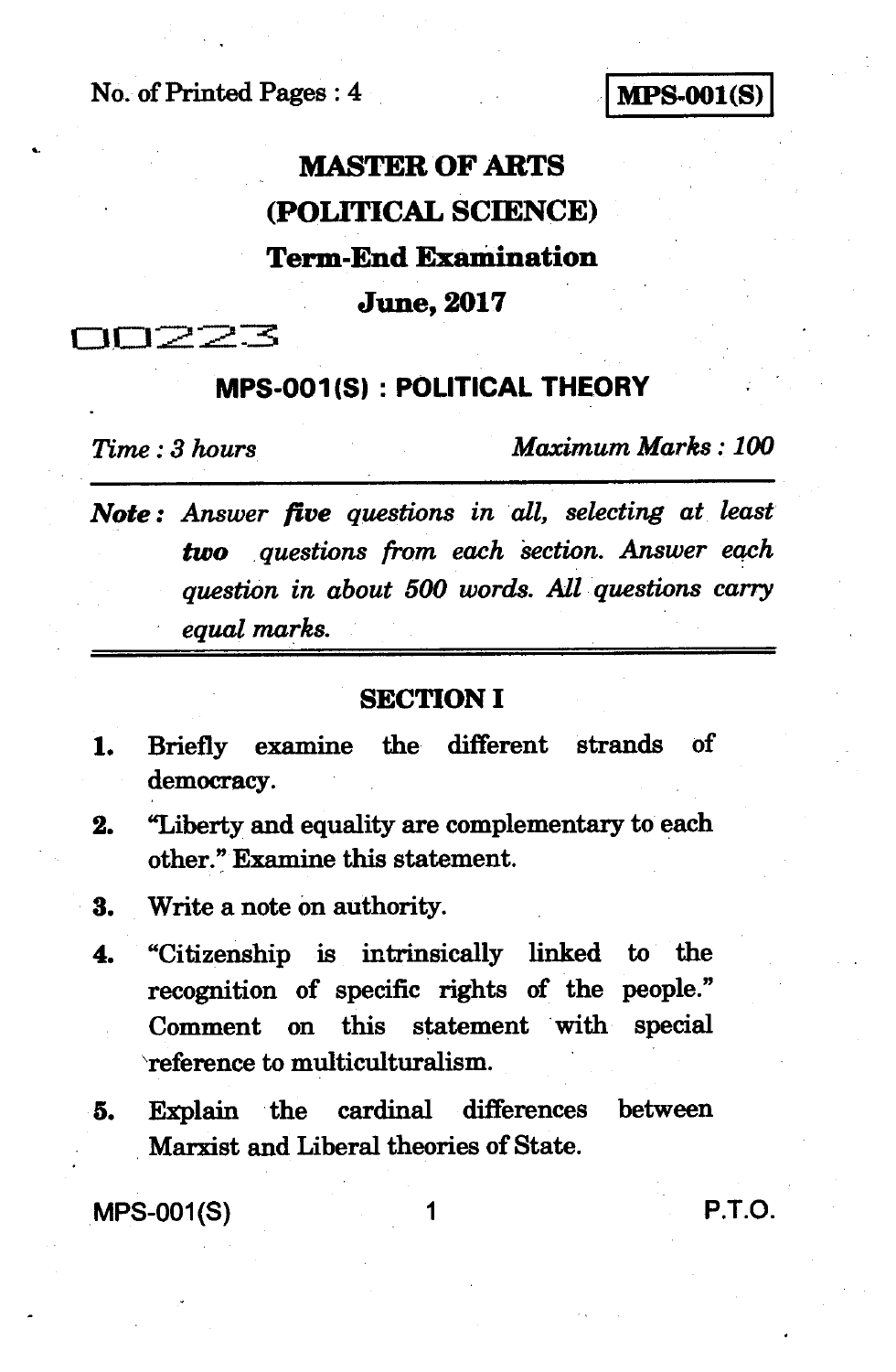### **SECTION II**

- **6. Discuss Mao's contribution to Marxist theory and practice.**
- **7. Briefly discuss any two theories of nationalism.**
- **8. Critically examine the impact of globalisation on the theory of federalism.**
- **9. Discuss Libertarianism.**
- **10. Explain feminism and its critique of public-private dichotomy.**

#### **MPS-001(S) 2**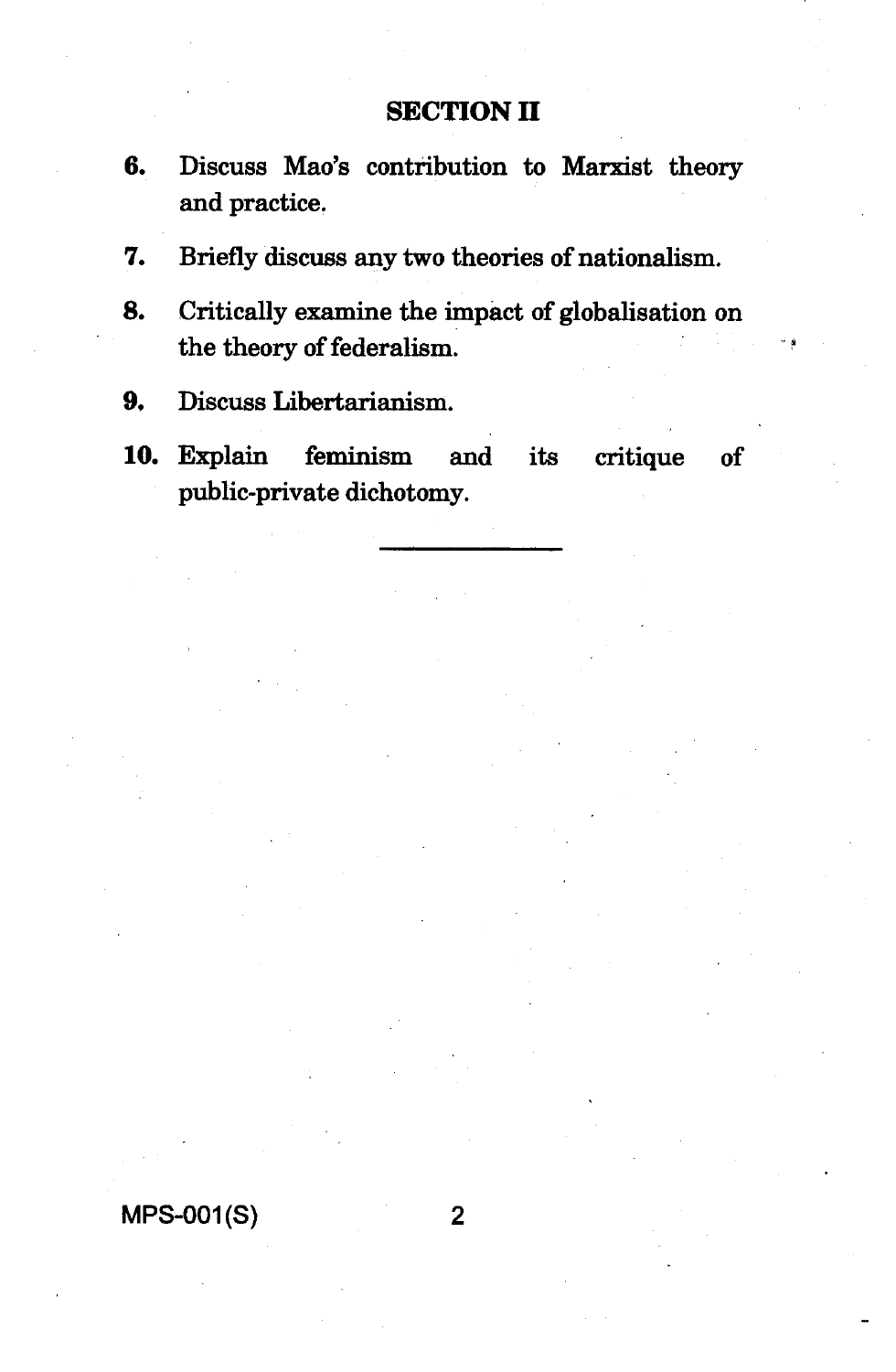एम.पी.एस.-001(S)

स्नातकोत्तर उपाधि कार्यक्रम (राजनीति शास्त्र) सत्रांत परीक्षा जून, 2017

## एम.पी.एस.-001(S) : राजनीतिक सिद्धान्त

समय : 3 घण्टे

अधिकतम अंक · 100

| नोट : कुल पाँच प्रश्नों के उत्तर दीजिए, प्रत्येक खण्ड में से |
|--------------------------------------------------------------|
| कम–से–कम दो प्रश्न चुनते हुए । प्रत्येक प्रश्न का उत्तर लगभग |
| 500 शब्दों में दीजिए । सभी प्रश्नों के अंक समान हैं ।        |

#### खण्ड I

- लोकतंत्र के विभिन्न रंगों (तत्त्वों) का संक्षिप्त परीक्षण  $\mathbf{1}$ . कीजिए ।
- "स्वतंत्रता और समानता एक-दूसरे के पूरक हैं ।" इस कथन  $2.$ का परीक्षण कीजिए।

- "नागरिकता मूलभूत रूप से व्यक्तिजनों के विशिष्ट अधिकारों  $\overline{\mathbf{4}}$ की मान्यता से सम्बन्धित है ।" बहुसंस्कृतिवाद के विशेष संदर्भ में इस कथन पर टिप्पणी कीजिए ।
- राज्य के मार्क्सवादी और उदारवादी सिद्धांतों के बीच मूलभूत 5. भेदों की व्याख्या कीजिए ।

**MPS-001(S)** 

3

P.T.O.

प्राधिकार पर एक लेख लिखिए। 3.